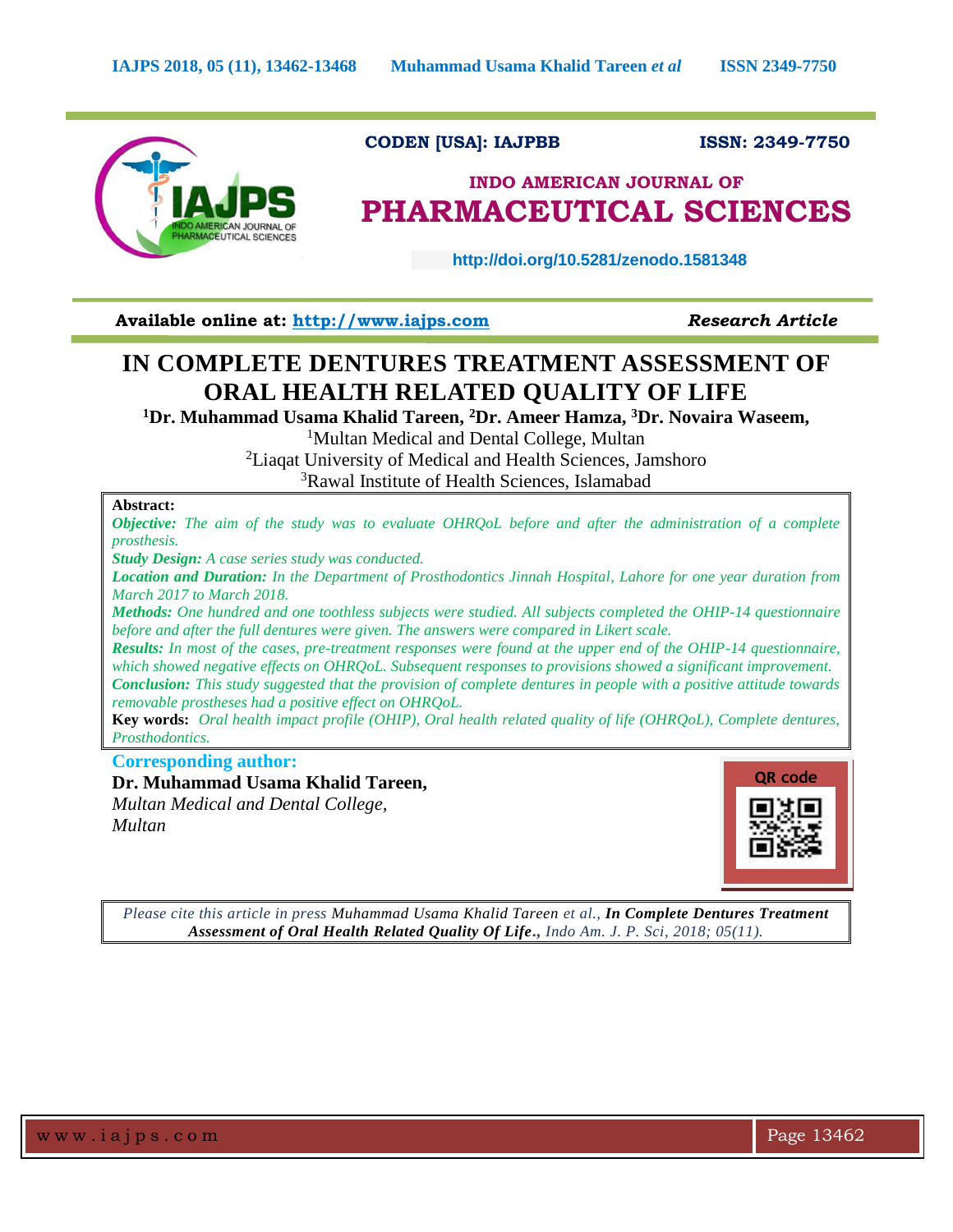### **INTRODUCTION:**

Quality of life is defined as a subjective, phenomenological and multidimensional structure based on an internal reference frame of the individual. OHRQoL is part of the quality of life affected by oral health and function. This quality of life is influenced by oral health and the number of teeth. There are two different groups to evaluate QOL (generic and disease-specific measures). The use of patient-based results helps to assess the psychosocial consequences of oral illness. The OHIP is one of the most advanced instruments used by WHO to assess the disability, disability, disability classification and assessment of oral barriers. OHIP, a profile of fortynine articles describing the effects of oral health conditions in seven areas, Functional Limitation, Physical Pain, Psychological Sad, Physical Disability, Psychological Disability, Social Inadequacy and Disability. In addition to the original English version of OHIP, it has been translated into Chinese, Sinhalese and German, representing intercultural equivalence. Then, a short OHIP form was developed in which the complete 49 questions was not suitable. Complete prosthesis is the most common form of prosthetic rehabilitation for edentulism. In Pakistan, complete immortality occupies about 4.1% of the population aged 65 and over, and an increase of 9.3% is expected in 2030. OHRQoL was accepted as a criterion for assessing the effect of edentulism and current treatments measured by OHIP. **RESULTS:**

## TABLE 1: AGE DISTRIBUTION OF THE

## $SUBJECTS(n = 100)$

| Age Range | Frequency | Percentage |
|-----------|-----------|------------|
| 50-55     | 55        | 55.0       |
| 56-60     | 45        | 45         |
| Total     | 100       | 100.0      |

Mean  $\pm$  S.D = 55.7  $\pm$  4.25

#### **MATERIALS AND METHODS:**

This case series study was conducted carried out in the Department of Prosthodontics Jinnah Hospital, Lahore for one year duration from March 2017 to March 2018 to evaluate OHRQoL before and after the administration of a complete prosthesis for the first time. It was done in the Prosthodontics section. It was a deliberate, probabilistic sampling technique. Men and women between 50 and 60 years old were totally toothless. In patients with acute / chronic symptoms, temporo-mandibular dysfunctions, oral manifestation systemic disease, diagnosed psychological cases were excluded. In this study, participants were 100 adult adults who preferred traditional full dentures. An oral confirmation was obtained from each participant. History and clinical examination were performed. A self-contained questionnaire called OHIP-14 was used to measure OHRQoL. The answers were recorded on the Likert scale. Categories for each question: Never, Almost never, Sometimes, Frequently, Very often, and Always. The codes for these categories vary from 1 to 6 for all times. Higher scores on the Likert scale showed a serious problem. The prosthetic procedure was performed by an experienced prosthesis specialist and 100 subjects of the study filled the OHIP-14 again two months after the introduction of a new complete denial. Data were analyzed by using SPSS version 18.0.

## TABLE 2: GENDER DISTRIBUTION. (n = 100)

| Gender | Frequency | Percentage |
|--------|-----------|------------|
| Male   | 46        | 46.0       |
| Female | 54        | 54.0       |
| Total  | 100       | 100.0      |

## TABLE 3: DOMAIN OF FUNCTIONAL **LIMITATION**

TABLE 3-4 (1) Represents the functional limitation area of the OHIP that people perceive in the problem. It shows a significant reduction in OHIP ( $p > 0.01$ ).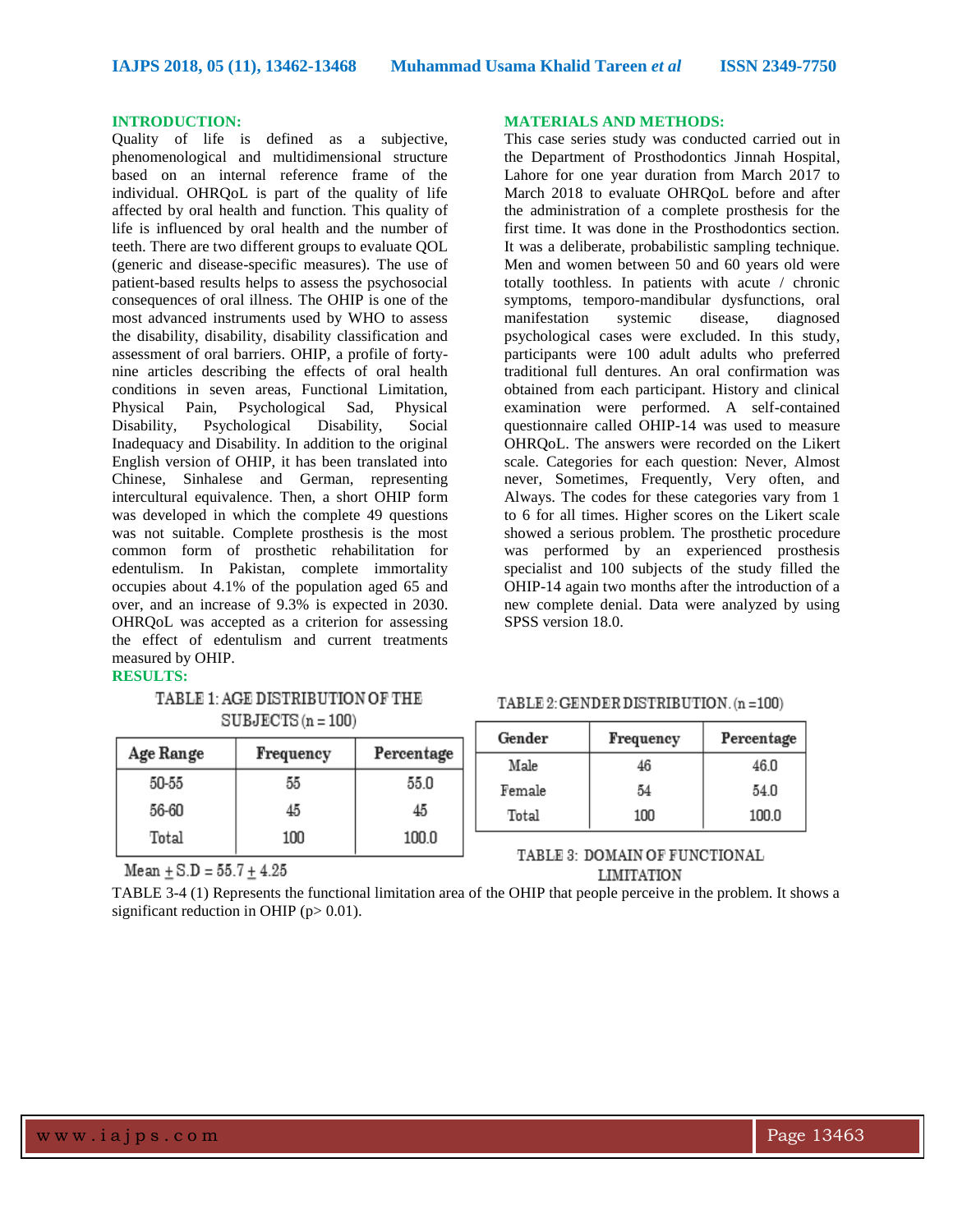| Responses           | <b>Before</b> | After<br>$Frequency (\%)$ Frequency $(\%)$ |
|---------------------|---------------|--------------------------------------------|
| Never               | 42(42.0)      | 42(42.0)                                   |
| Hardlyever          | 23(23.0)      | 54(54.0)                                   |
| Occasionally        | 19(19.0)      | 4(4.0)                                     |
| <b>Fairly</b> often | 10(10.0)      | 0(0.0)                                     |
| Very often          | 3(3.0)        | 0(0.0)                                     |
| All the time        | 3(3.0)        | 0(0.0)                                     |
| Total               | 100(100.0)    | 100(100.0)                                 |

Question 1: Did you have trouble pronouncing

any word because of problems with your teeth,

#### TABLE 4: DOMAIN OF FUNCTIONAL **LIMITATION**

|  |                                     | Question 2: Have you felt that your sense of taste |  |
|--|-------------------------------------|----------------------------------------------------|--|
|  |                                     | has worsened because of problems with your         |  |
|  | teeth, mouth or dentures? (n = 100) |                                                    |  |

| Responses           | <b>Before</b><br>$Frequency (\%)$ | After<br>$ $ Frequency $(\%)$ |
|---------------------|-----------------------------------|-------------------------------|
| Never               | 47(47.0)                          | 41(41.0)                      |
| Hardlyever          | 20(20.0)                          | 55(55.0)                      |
| <b>Occasionally</b> | 21(21.0)                          | 2(2.0)                        |
| Fairly often        | 3(3.0)                            | 2(2.0)                        |
| Very often          | 5(5.0)                            | 0(0.0)                        |
| All the time        | 4(4.0)                            | 0(0.0)                        |
| Total               | 100                               | 100                           |

Chi-square =  $38.263$ ,  $P = 0.001$ 

mouth or dentures?  $(n = 100)$ 

 $Chi$ -square = 41.638,  $P = 0.001$ 

## Table 7-8 (3) represents the main psychological pain that the subjects perceive themselves.

#### TABLE 7: DOMAIN OF PSYCHOLOGICAL DISCOMFORT

Question 5: Have you felt self conscious because of problems with your teeth, mouth or dentures?  $(n = 100)$ 

| Responses           | <b>Before</b><br>Frequency $(\%)$ Frequency $(\%)$ | After    |
|---------------------|----------------------------------------------------|----------|
| Never               | 16(16.0)                                           | 46(46.0) |
| Hardlyever          | 30(30.0)                                           | 44(44.0) |
| Occasionally        | 14(14.0)                                           | 6(6.0)   |
| <b>Fairly often</b> | 12(12.0)                                           | 4(4.0)   |
| Very often          | 12(12.0)                                           | 0(00.0)  |
| All the time        | 16(16.0)                                           | 0(00.0)  |
| Total               | 100                                                | 100      |

Chi-square =  $52.365$ ,  $P = 0.001$ 

A significant improvement in quality of life  $(p> 0.01)$  was shown.

#### TABLE 5: DOMAIN OF PAIN

Question 3: Have you had pain or ache in your mouth?  $(n = 100)$ 

| Responses           | <b>Before</b> | After                             |
|---------------------|---------------|-----------------------------------|
|                     |               | $Frequency (\%)$ Frequency $(\%)$ |
| Never               | 1(1.0)        | 39(39.0)                          |
| Hardlyever          | 48(48.0)      | 55(55.0)                          |
| <b>Occasionally</b> | 19(19.0)      | 6(6.0)                            |
| <b>Fairly often</b> | 20(20.0)      | 0(0.0)                            |
| Very often          | 8(8.0)        | 0(0.0)                            |
| All the time        | 5(5.0)        | 0(0.0)                            |
| Total               | 100           | 100                               |

Chi-square =  $76.333, P = 0.001$ 

TABLE 8: DOMAIN OF PSYCHOLOGICAL **DISCOMFORT** 

Question 6: Have you felt tense because of problems with your teeth, mouth or dentures?  $(n = 100)$ 

| Responses           | <b>Before</b> | After                             |
|---------------------|---------------|-----------------------------------|
|                     |               | $Frequency (\%)$ Frequency $(\%)$ |
| Never               | 21(21.0)      | 59(59.0)                          |
| Hardlyever          | 28(28.0)      | 32(32.0)                          |
| <b>Occasionally</b> | 15(15.0)      | 7(7.0)                            |
| <b>Fairly often</b> | 12(12.0)      | 2(2.0)                            |
| Very often          | 12(12.0)      | 0(0.0)                            |
| All the time        | 12(12.0)      | 0(0.0)                            |
| Total               | 100           | 100                               |

Chi-square =  $52.369$ ,  $P = 0.001$ 

#### TABLE 6: DOMAIN OF PAIN

Question 4: Did you find it uncomfortable to eat any food because of problems with your teeth, mouth or dentures?  $(n = 100)$ 

| Responses           | <b>Before</b><br>$Frequency (\%)$ | After<br>Frequency $(\%)$ |
|---------------------|-----------------------------------|---------------------------|
| Never               | 12(12.0)                          | 28(28.0)                  |
| Hardlyever          | 27(27.0)                          | 60(60.0)                  |
| Occasionally        | 26(26.0)                          | 10(10.0)                  |
| <b>Fairly often</b> | 8(8.0)                            | 1(1.0)                    |
| Very often          | 12(12.0)                          | 1(1.0)                    |
| All the time        | 15(15.0)                          | 0(0.0)                    |
| Total               | 100                               | 100                       |

Chi-square =  $55.780, P = 0.001$ 

Tables 11-12 (5). After leaving the rest of the relaxation and embarrassment related responses in a significant development of psychological disability effect.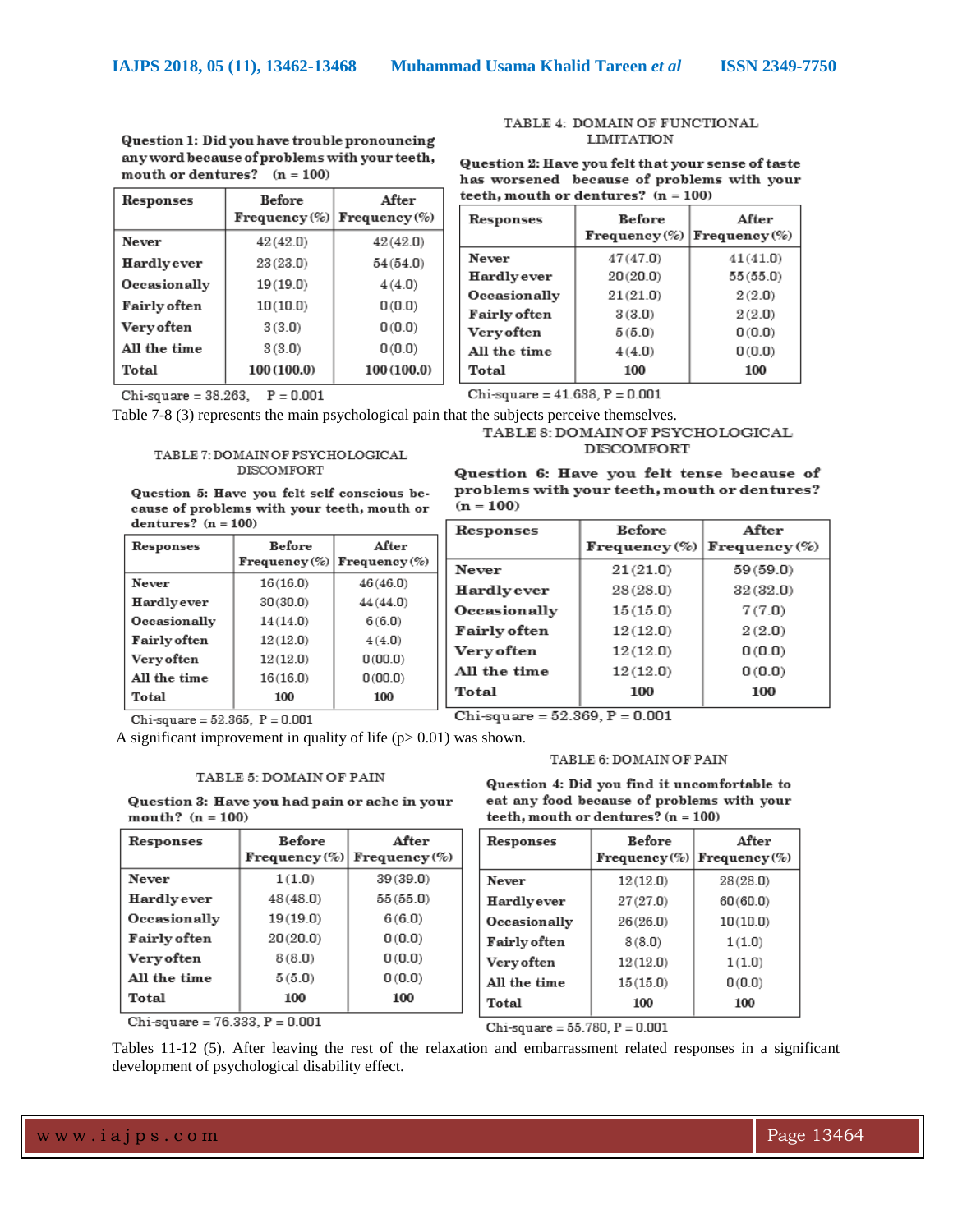## TABLE 11: DOMAIN OF PSYCHOLOGICAL **DISABILITY**

## TABLE 12: DOMAIN OF PSYCHOLOGICAL **DISABILITY**

Question 9: Have you found it difficult to relax because of problems with your teeth, mouth or dentures?  $n = 100$ 

| Responses           | <b>Before</b><br>Frequency $(\%)$ Frequency $(\%)$ | After    |
|---------------------|----------------------------------------------------|----------|
| Never               | 29(29.0)                                           | 58(58.0) |
| Hardlyever          | 30(30.0)                                           | 33(33.0) |
| Occasionally        | 16(16.0)                                           | 8(8.0)   |
| <b>Fairly often</b> | 8(8.0)                                             | 1(1.0)   |
| Very often          | 14(14.0)                                           | 0(0.0)   |
| All the time        | 3(3.0)                                             | 0(0.0)   |
| Total               | 100                                                | 100      |

## Question 10: Have you been a bit embarrassed because of the problems with your teeth, mouth or dentures?  $(n = 100)$

| Responses           | <b>Before</b><br>Frequency $(\%)$ Frequency $(\%)$ | After     |
|---------------------|----------------------------------------------------|-----------|
| Never               | 36(36.0)                                           | 65 (65.0) |
| Hardlyever          | 18 (18.0)                                          | 30(30.0)  |
| Occasionally        | 17(17.0)                                           | 5(5.0)    |
| <b>Fairly</b> often | 8(8.0)                                             | 0(0.0)    |
| Very often          | 9(9.0)                                             | 0(0.0)    |
| All the time        | 12(12.0)                                           | 0(0.0)    |
| Total               | 100                                                | 100       |
|                     |                                                    |           |

Chi-square =  $34.921$ ,  $P = 0.001$ 

Similar studies have been reported in other studies.

TABLE 9: DOMAIN OF PHYSICAL DISABILITY

Question 7: Has your diet been unsatisfactory because of problems with your teeth, mouth or dentures?  $(n = 100)$ 

| Responses           | <b>Before</b><br>$Frequency (\%)$ Frequency $(\%)$ | After    |
|---------------------|----------------------------------------------------|----------|
| Never               | 20(20.0)                                           | 38(38.0) |
| Hardlyever          | 21(21.0)                                           | 51(15.0) |
| Occasionally        | 21(21.0)                                           | 8(8.0)   |
| <b>Fairly often</b> | 10(10.0)                                           | 2(2.0)   |
| Very often          | 18(18.0)                                           | 1(1.0)   |
| All the time        | 10(10.0)                                           | 0(0.0)   |
| Total               | 100                                                | 100      |

Chi-square =  $54.458$ ,  $P = 0.001$ 

 $Chi-square = 46.872, P = 0.001$ 

## TABLE 10: DOMAIN OF PHYSICAL DISABILITY

Question 8: Have you had to interrupt meals because of problems with your teeth, mouth or dentures?  $n = 100$ 

| Responses    | <b>Before</b> | After<br>$Frequency (\%)$ Frequency $(\%)$ |
|--------------|---------------|--------------------------------------------|
| Never        | 42(42.0)      | 70(70.0)                                   |
| Hardlyever   | 29(29.0)      | 27(27.0)                                   |
| Occasionally | 13(13.0)      | 2(2.0)                                     |
| Fairly often | 6(6.0)        | 1(1.0)                                     |
| Very often   | 8(8.0)        | 0(0.0)                                     |
| All the time | 2(2.0)        | 0(0.0)                                     |
| Total        | 100           | 100                                        |

 $Chi$ -square = 28.710,  $P = 0.001$ 

Tables 13-16 (5): There were lower rates of social disability and disability related to treatment. Loss of maxillary teeth leads to phonetic problems. The loss in the jaw teeth does not cause disability.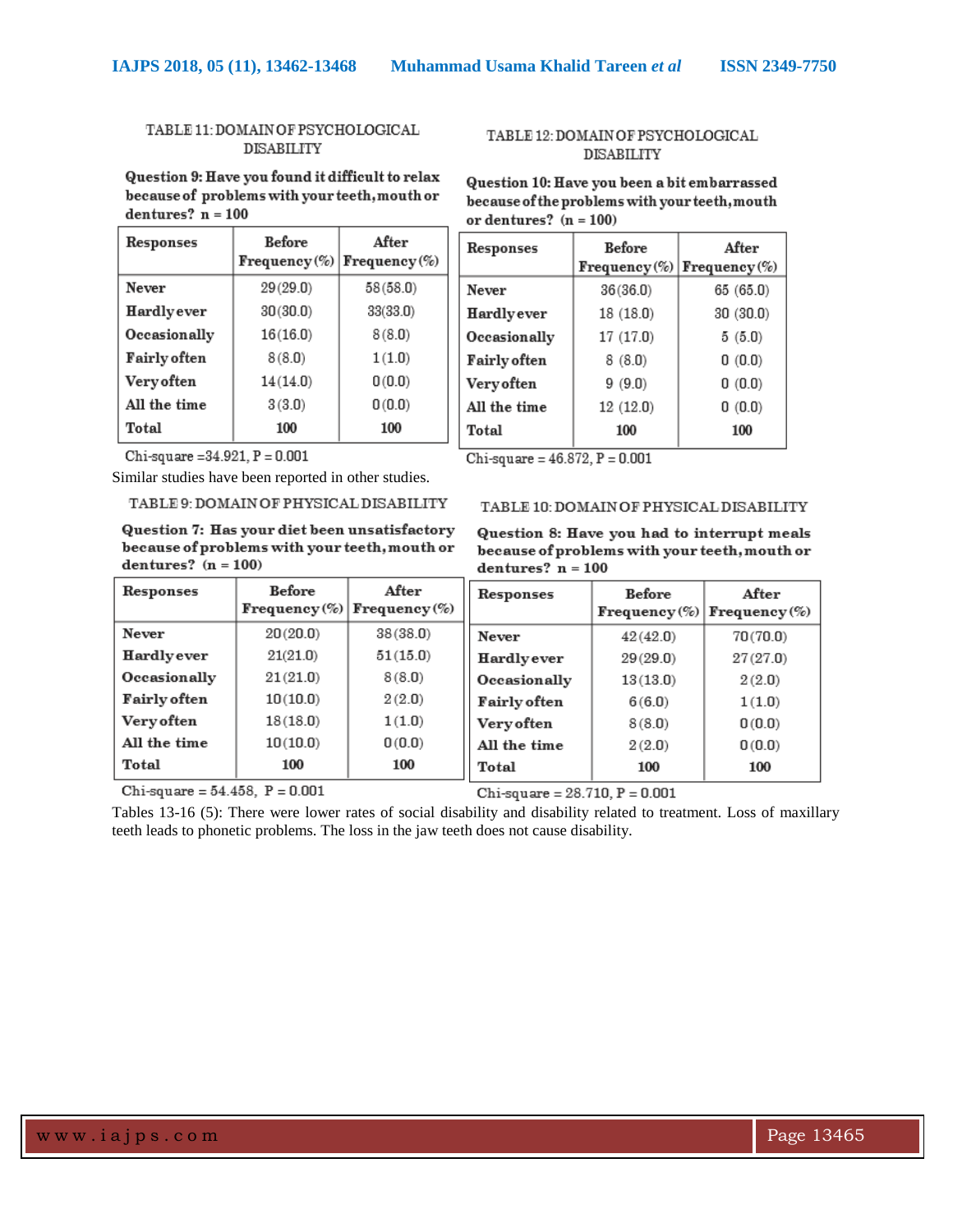#### TABLE 13: DOMAIN OF SOCIAL DISABILITY

Question 11: Have you been a bit irritable with other people because of the problems with your teeth, mouth or dentures?  $n = 100$ 

|                     | <b>Before</b><br>$Frequency (\%)$ | After<br>$Frequency (\%)$ |
|---------------------|-----------------------------------|---------------------------|
| Never               | 52(52.0)                          | 66(66.0)                  |
| Hardlyever          | 21(21.0)                          | 32(32.0)                  |
| Occasionally        | 18(18.0)                          | 2(2.0)                    |
| <b>Fairly often</b> | 3(3.0)                            | 0(0.0)                    |
| <b>Very often</b>   | 1(1.0)                            | 0(0.0)                    |
| All the time        | 5(5.0)                            | 0(0.0)                    |
| Total               | 100                               | 100                       |

Chi-square =  $25.744$ ,  $P = 0.001$ 

#### TABLE 14: DOMAIN OF SOCIAL DISABILITY

Question 12: Have you had difficulty doing your usual job because of problems with your teeth, mouth or dentures?  $(n = 100)$ 

| Responses           | <b>Before</b> | After                             |
|---------------------|---------------|-----------------------------------|
|                     |               | Frequency $(\%)$ Frequency $(\%)$ |
| Never               | 38(38.0)      | 57(57.0)                          |
| Hardlyever          | 28(28.0)      | 38(38.0)                          |
| Occasionally        | 15(15.0)      | 4(4.0)                            |
| <b>Fairly often</b> | 6(6.0)        | 1(1.0)                            |
| Very often          | 10(10.0)      | 0(0.0)                            |
| All the time        | 3(3.0)        | 0(0.0)                            |
| Total               | 100           | 100                               |

Chi-square =  $28.255$ ,  $P = 0.001$ 

## TABLE 16: DOMAIN OF HANDICAP Question14: Have you been totally unable to

function because of problems with your teeth.

#### TABLE 15: DOMAIN OF HANDICAP

Question 13: Have you felt that life in general is more or less satisfying inspite of the problems with your teeth, mouth or dentures?  $(n = 100)$ 

| Responses           | <b>Before</b><br>$Frequency (\%)$ Frequency $(\%)$ | After    |
|---------------------|----------------------------------------------------|----------|
| Never               | 26(26.0)                                           | 70(70.0) |
| Hardlyever          | 34(34.0)                                           | 29(29.0) |
| <b>Occasionally</b> | 20(20.0)                                           | 1(1.0)   |
| <b>Fairly</b> often | 10(10.0)                                           | 0(0.0)   |
| Very often          | 6(6.0)                                             | 0(0.0)   |
| All the time        | 4(4.0)                                             | 0(0.0)   |
| Total               | 100                                                | 100      |

Chi-square =  $57.754$ ,  $P = 0.001$ 

#### **DISCUSSION**:

The study demonstrates the OHRQoL of a group of hundreds of groups before and after the presentation of full dentures. The study population was homogeneous according to age and sex in harmony with Forgie and Scott. Speech is a complex skill that requires prolonged adaptation, so a significant improvement may be due to a shorter review period.

Subjects also perceived taste problems. It shows a significant reduction in OHIP ( $p > 0.01$ ). According to Allen and McMillan's report reduced taste perception is caused by factors such as taste buds, tooth and systemic deterioration and atrophy of drugs. The provision of new prostheses increases chewing efficiency, resulting in a better perception of taste. TABLE 5-6 (2) represents the area of physical pain in which painful pain is experienced. OHIP showed a significant decrease ( $p$ > 0.01). Likewise, subjects perceived eating difficulties. The OHIP subscale

mouth or dentures?  $(n = 100)$ Responses **Before** After  $Frequency (\%)$  Frequency (%) Never  $57(57.0)$  $93(93.0)$ Hardlyever  $23(23.0)$  $7(7.0)$ Occasionally  $6(6.0)$  $0(0.0)$ **Fairly** often  $7(7.0)$  $0(0.0)$ 

| Total        | 100    | 100    |
|--------------|--------|--------|
| All the time | 2(2.0) | 0(0.0) |
| Very often   | 5(5.0) | 0(0.0) |

Chi-square =  $37.173$ ,  $P = 0.001$ 

scores showed a significant decrease ( $p$  > 0.01). The OHRQoL of the participants suggested that physical pain was the most common symptom.23 Participants used prostheses in a short period of 2 months and it is possible to report acute effects. This contradicts the particular patient group who has great difficulty in using prostheses. Likewise, the subject felt nervous. OHIP showed a significant decrease ( $p$  > 0.01). Other studies showed a significant improvement in psychological distress.

The major advances in TABLES were reported in responses to diet and discontinued meals in which the physical disability 9-10 (4) area. The improvement in physical disability was also reported by Awad et al.20. OHIP is based on Locker's conceptual frameworks to measure oral health outcomes. The results show the potential benefit of using OHIP-14. The size of the sample is relatively small and therefore the data is carefully interpreted. No attempt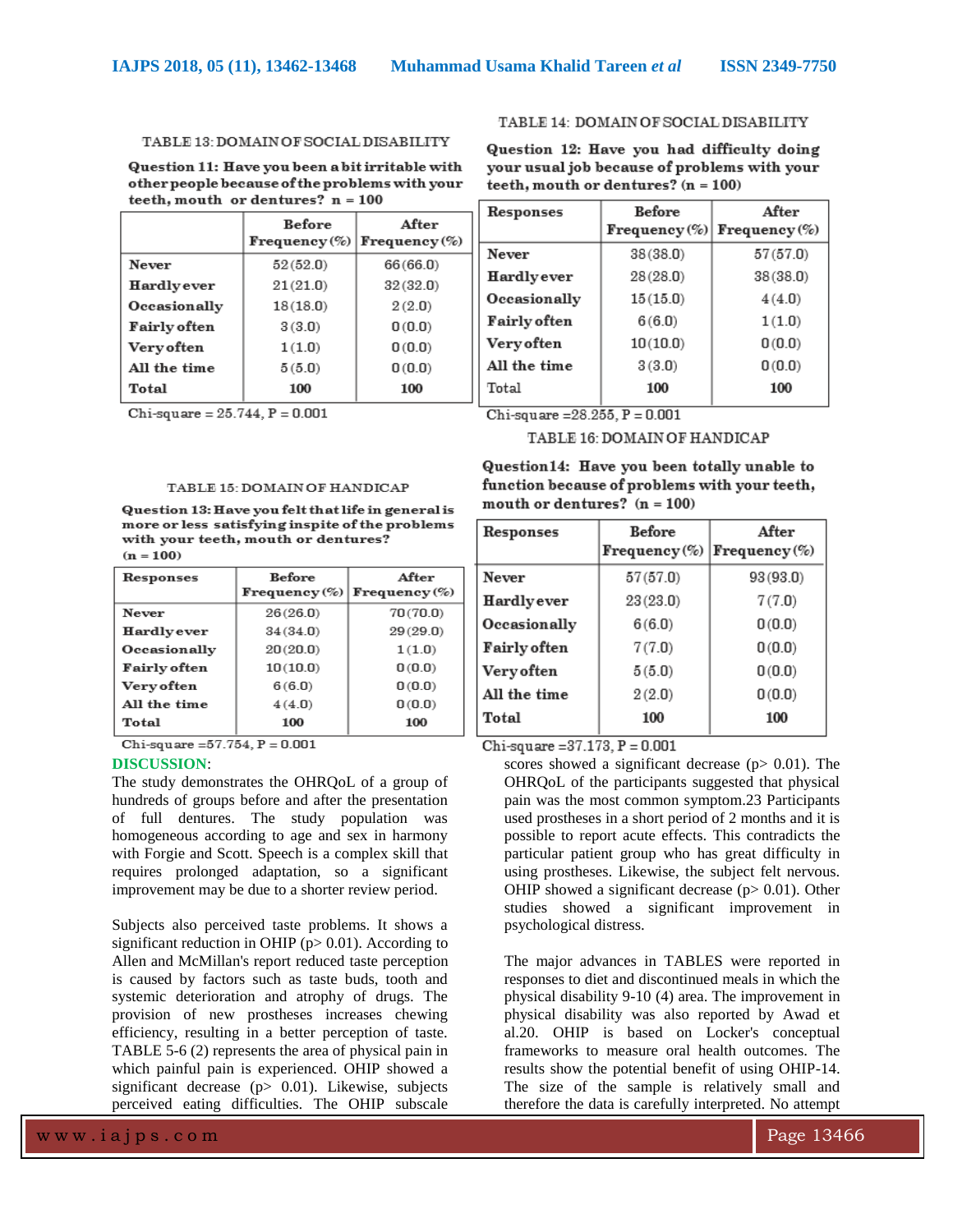has been made to relate the clinical quality of complete dentures to the satisfaction of the subjects. Associations were found between the quality and satisfaction of the new prostheses. It has been suggested that the habit of the prosthesis may arise to overcome the gradual deterioration of the prosthesis.

There does not seem to be a significant difference in OHRQoL between respondents and non-responders. Another limitation is that the effects of removable prostheses in OHRQoL may be significantly different between the upper and lower dentures.

## **CONCLUSION:**

The study findings provided clues about the OHRQoL of the toothless participants before and two months after the provision of full dental prostheses. The study suggested that there was an OHRQoL in toothless reactions before the delivery of prostheses, and that tooth loss with increasing age was associated with more negative effects, which improved significantly in seven areas of Oral Health.

#### **REFERENCES:**

- 1. Tonetti, Maurizio S., Pierpaolo Cortellini, Gaia Pellegrini, Michele Nieri, Daniele Bonaccini, Mario Allegri, Philippe Bouchard et al. "Xenogenic collagen matrix or autologous connective tissue graft as adjunct to coronally advanced flaps for coverage of multiple adjacent gingival recession: Randomized trial assessing non‐inferiority in root coverage and superiority in oral health‐related quality of life." *Journal of clinical periodontology* 45, no. 1 (2018): 78-88.
- 2. Kato, Takahiro, Ingemar Abrahamsson, Ulla Wide, and Magnus Hakeberg. "Periodontal disease among older people and its impact on oral health‐related quality of life." *Gerodontology* (2018).
- 3. Sterenborg, Bernadette AMM, Ewald M. Bronkhorst, Peter Wetselaar, Frank Lobbezoo, Bas AC Loomans, and Marie-Charlotte DNJM Huysmans. "The influence of management of tooth wear on oral health-related quality of life." *Clinical oral investigations* (2018): 1-7.
- 4. Drachev, S.N., Brenn, T. and Trovik, T.A., 2018. Oral Health-Related Quality of Life in Young Adults: A Survey of Russian Undergraduate Students. *International journal of environmental research and public health*, *15*(4), p.719.
- 5. von Stein-Lausnitz, Manja, Steffen Schmid, Felix H. Blankenstein, Ingrid Peroz, Florian Beuer, and Guido Sterzenbach. "Influence of a face-bow on oral health-related quality of life after changing the vertical dimension in the

articulator: a randomized controlled trial. Part II." *Clinical oral investigations* 22, no. 1 (2018): 433-442.

- 6. Dunn Galvin, A., McMahon, S., Ponsonby, A.L., Hsiao, K.C., Tang, M.L.K., PPOIT study team, Burks, W., Donath, S., Orsini, F., Tey, D. and Robinson, M., 2018. The longitudinal impact of probiotic and peanut oral immunotherapy on health‐related quality of life. *Allergy*, *73*(3), pp.560-568.
- 7. Reissmann, D.R., Wolfart, S., John, M.T., Marré, B., Walter, M., Kern, M., Kohal, R., Nothdurft, F., Stark, H., Schierz, O. and Wöstmann, B., 2018. Impact of shortened dental arch on oral health-related quality of life over a period of 10 years–a randomized controlled trial. *Journal of Dentistry*.
- 8. Abanto, J., Panico, C., Bönecker, M. and Frazão, P., 2018. Impact of demographic and clinical variables on the oral health-related quality of life<br>among five-year-old children: a among five-year-old children: a population-based study using self‐reports. *International journal of paediatric dentistry*, *28*(1), pp.43-51.
- 9. BaniHani, Alaa, Chris Deery, Jack Toumba, Theresa Munyombwe, and Monty Duggal. "The impact of dental caries and its treatment by conventional or biological approaches on the oral health‐related quality of life of children and carers." *International journal of paediatric dentistry* 28, no. 2 (2018): 266-276.
- 10. Kolawole, K. A., and B. S. Olowe. "The Evaluation Of Oral Health-Related Quality of Life With The Short Forms Of The Child Perceptions Questionnaire." *African Journal of Oral Health* 8, no. 1 (2018): 35-42.
- 11. Pakpour, Amir H., Chung‐Ying Lin, Santhosh Kumar, Bengt Fridlund, and Henrik Jansson. "Predictors of oral health‐related quality of life in Iranian adolescents: A prospective study." *Journal of investigative and clinical dentistry* 9, no. 1 (2018): e12264.
- 12. Gondivkar, Shailesh M., Rahul R. Bhowate, Amol R. Gadbail, Rima S. Gondivkar, Sachin C. Sarode, Gargi S. Sarode, and Shankargouda Patil. "Impact of oral submucous fibrosis on oral health-related quality of life: a condition-specific OHRQ oL‐OSF instrument analysis." *Oral diseases* (2018).
- 13. Hagio, Miki, Ken Ishizaki, Masahiro Ryu, Takeshi Nomura, Nobuo Takano, and Kaoru Sakurai. "Maxillofacial prosthetic treatment factors affecting oral health-related quality of life after surgery for patients with oral cancer." *The Journal of prosthetic dentistry* 119, no. 4 (2018):